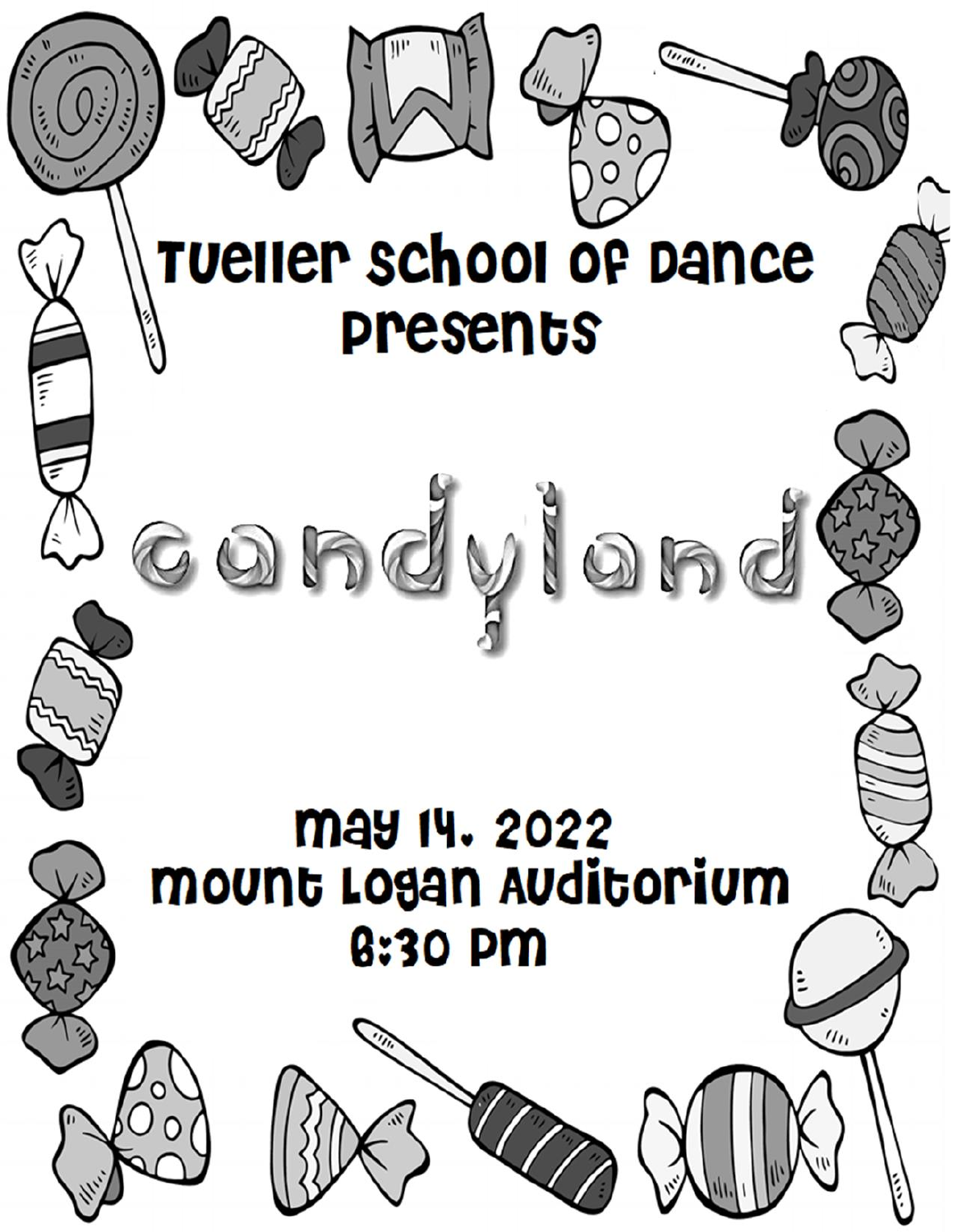# Order of Show

| Mommy $\&$ Me Introductions                             |  |
|---------------------------------------------------------|--|
|                                                         |  |
|                                                         |  |
| <b>Pre-School Introductions</b>                         |  |
| Princess Medley ———————— KIDZ A-2                       |  |
|                                                         |  |
| Turkish March — Mon. Pre- School                        |  |
|                                                         |  |
| Candy Ballerinas ----------------- Wed. Pre- School     |  |
| Serenade ---------------------------- Thurs. Pre-School |  |
|                                                         |  |
| Kindergarten Introductions                              |  |
|                                                         |  |
| Serenade 13 — Mon. Kindergarten                         |  |
|                                                         |  |
|                                                         |  |
| Amayzing Mayzie — KIDZ C                                |  |
| Spoonful Of Sugar - Mon. Pre-School                     |  |
|                                                         |  |
| Good Ship Lollipop — Wed. Pre-School                    |  |
|                                                         |  |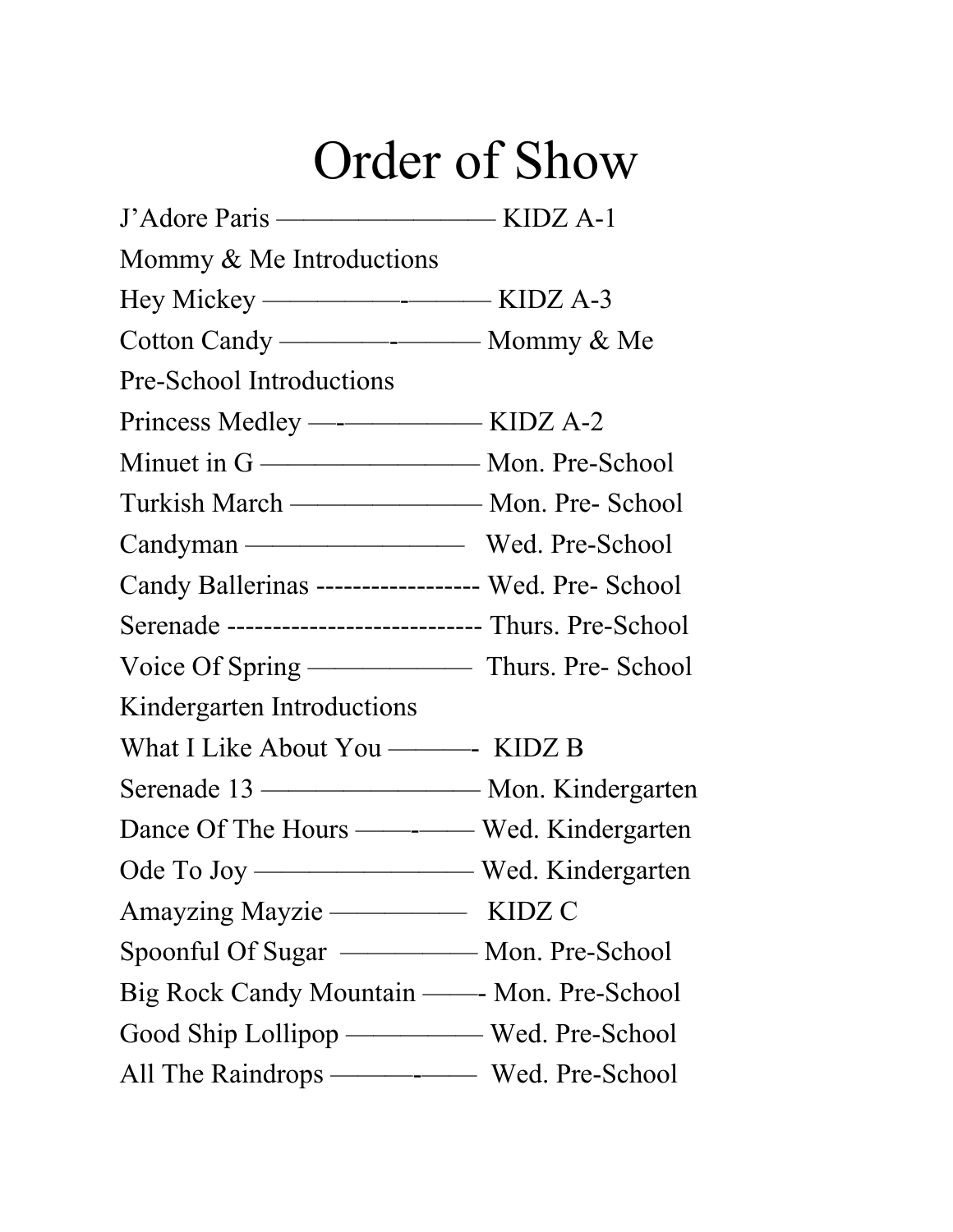| Tres Deseos ———————————————————— 6th/7th PF |  |
|---------------------------------------------|--|
|                                             |  |
|                                             |  |
| Sugar Pie Honey Bunch - Wed. Kindergarten   |  |
| Unknown ———————————————————— 8th PF         |  |
| Tutti Fruitti —————————— Mon. Pre-School    |  |
| Tootsie Roll —————————————— Mon. Pre-School |  |
|                                             |  |
| Bananas — Wed. Pre-School                   |  |
|                                             |  |
|                                             |  |
|                                             |  |
|                                             |  |

## **\*\*Credits\*\***

### **Tueller School of Dance Founder-** Valene Tueller

**Artistic Director/Head Instructor-** Tina Comadena **Instructors/Choreographers**- Nikila Lopez, Jordan Farmer, Bauni Nilson, Katie Tyler, Amy Carlsen

#### **Summer Dance Session**

*We encourage all dancers to keep progressing thru*